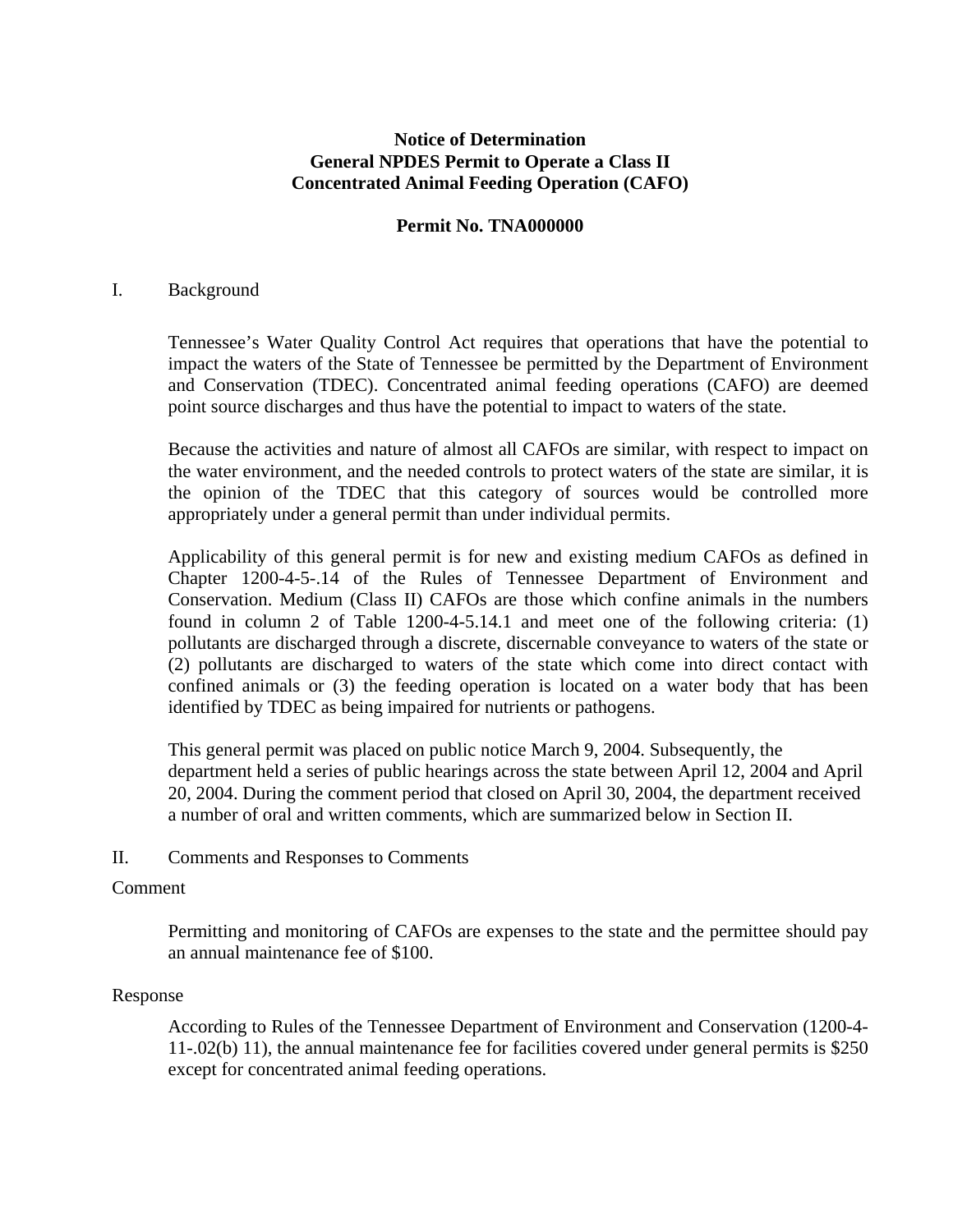There were several comments about public participation. One commenter wanted the public comment period for general permits to be 30 days. Another commenter asked the public be given the opportunity to comment before issuing coverage for a general permit. The same commenter wanted public hearings held, if there was sufficient local interest. Another commenter suggested that TDEC withhold issuance of coverage if a public hearing is requested. One commenter suggested that interested parties and neighboring landowners should receive copies of permit. One commenter complained that public hearing was not held in Memphis, and the scheduling at other venues in the late afternoon was not conductive to public participation. Copies of all relevant documents should be available to the public at the hearing location

### Response

 The comment period for the draft general permit is, in fact, 30 days. However, Rule 1200-4-5 does not give any provision for comment periods associated with the issuance of coverage under a general permit. However, if the department determines the submitted notice of Intent (NOI) to be incomplete, or denies an applicant coverage under this general permit, the department shall notify the applicant of this determination.

Notices of intent as well as the general permit are available for public review at the Division of Water Pollution Control (the division) Office in Nashville.

The department does provide copies of draft general permits and the applicable rationales at the public hearings at the local Environmental Assistance Centers (EACs) and at the Nashville Central Office. Copies of these documents, as well as any NOIs submitted to the division, may also be obtained by mail and, or by e-mail, upon request.

#### Comment

There were a number of comments about the permitting process. These comments included: TDEC should not issue a Notice of Coverage (NOC) for a CAFO in any county that has resolved to prohibit such operation. No permit should be issued to an operation in watershed that is either impaired, or outstanding resource, or in danger of meeting the "fishable/swimmable" standard. A NOC should be not issued until nutrient management plan and waste disposal plan are approved. The Notice of Intent should include soil testing and geographic determination. Withhold the NOC until all application deficiencies are addressed. All Class I and II CAFOs must have individual permits. Extend the renewal time from 30 to 180 days. The Tennessee Department of Agriculture should not be responsible for protecting the waters of the state. TDEC should not provide general permit coverage to any operation that has had a water quality violation in the last 5 years or operations under contract with agribusiness "integrator".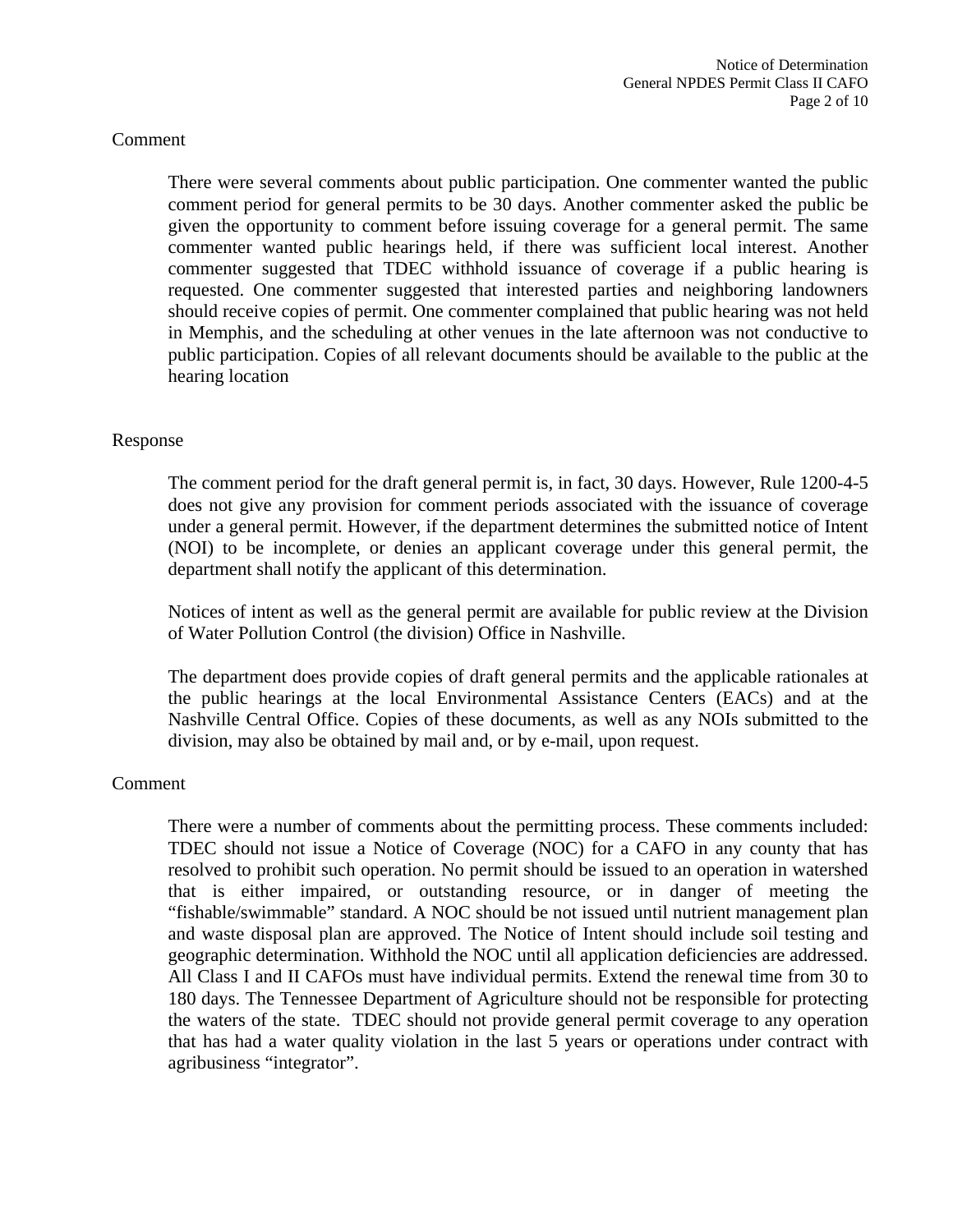There is nothing in either the Tennessee Code Annotated or the Rules of Department of Environment and Conservation that allow the division to withhold issuing a CAFO coverage because of local or county prohibitions against CAFOs or because a CAFO is associated with an "integrator." Instances of non-compliance are subject to enforcement actions that can include revocation of permit coverage. However, previous instances of non-compliance from an unrelated activity associated with the applicant are not grounds for permit denial.

Tennessee Department of Agriculture (TDA) has the expertise to review nutrient management plans as well as any waste disposal plans. After TDA has approved these plans, the NOI is forwarded to the division for processing. Deficient NOIs must be returned for completion, because only a complete NOI can be processed.

The Environmental Protection Agency (EPA) has established threshold levels of animals to help define large and medium CAFOs. TDEC adopted these numbers in 1200-4-5.(14). In Tennessee, large (Class I) CAFOs are permitted individually, while medium (Class II) CAFOs receive coverage under a general permit. The 30-day time frame for coverage consistent with other general permits and coverage is appropriate for the level of review associated with making these types of permit decisions.

# Comment

A commenter suggested that CAFOs are not a category of sources that can be regulated by a general permit.

#### Response

CAFOs are defined and regulated by both federal National Pollutant Discharge Elimination System (NPDES) and state regulations. Refer to 40 CFR 122 and Rules of the Tennessee Department of Environment and Conservation 1200-4-5. These regulations do not preclude the use of a general NPDES permit coverage for CAFO operations.

TDEC has determined that many CAFO operations are similar and require essentially the same permit conditions. Further, more site-specific conditions are provided through the nutrient management plans that by reference become an enforceable part of the permit. For these reasons, use of a general permit for medium CAFOs is appropriate.

#### Comment

One comment was that lagoons should be constructed so only direct rainfall, and not runoff, enters them.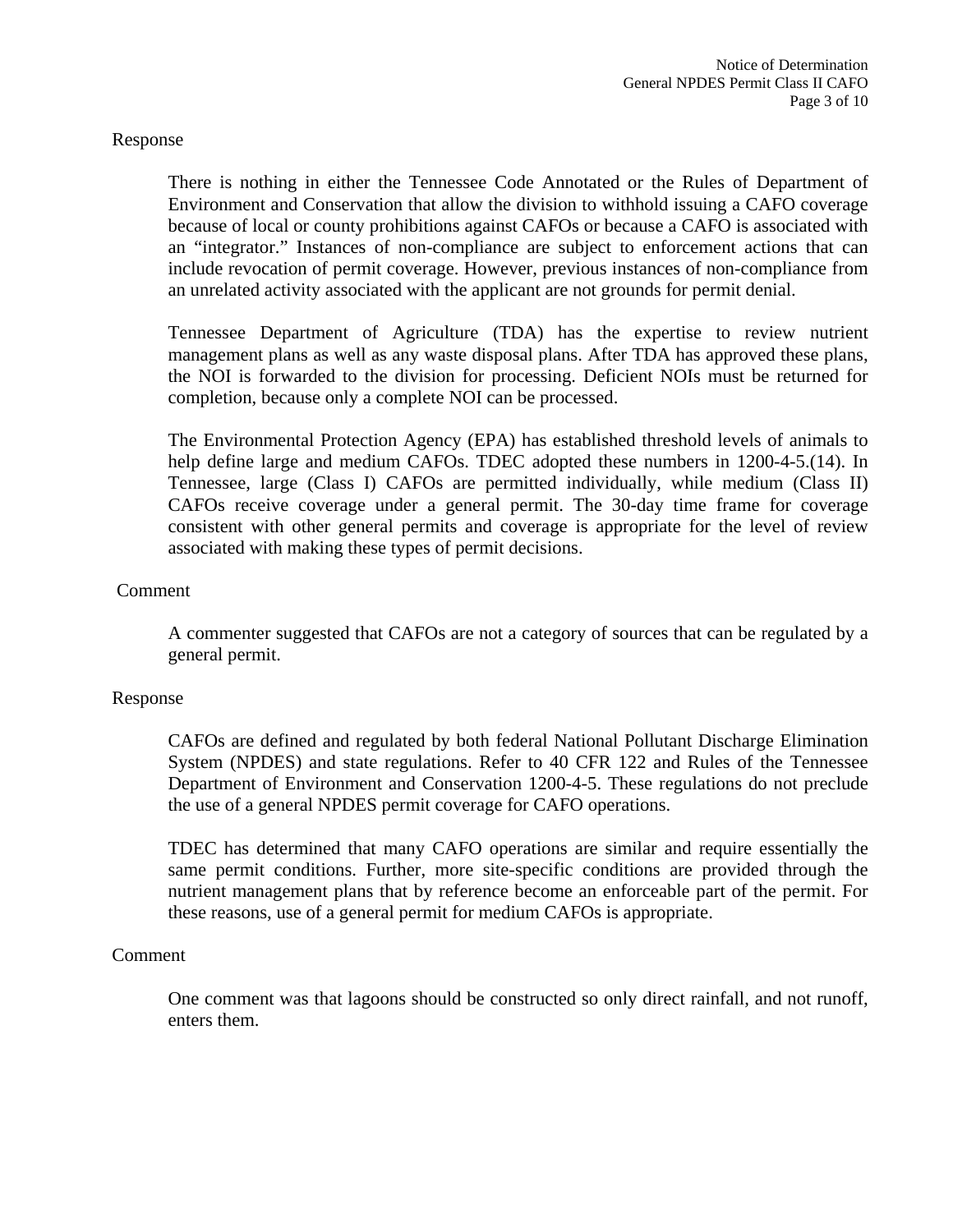The lagoons or surface impoundments are constructed to Natural Resources Conservation Service (NRCS) guidelines to retain all process wastewater, a 24-hour, 25-year rainfall event and still have adequate freeboard to avoid a discharge. In most cases, sites are designed so as to prevent non-contaminated stormwater from entering the waste management system.

### Comment

Permittee must post financial assurance bond to insure proper closure of lagoons.

### Response

A closure plan for lagoons and, or manure storage buildings, is a required part of the NOI and becomes an enforceable part of the general permit coverage.

### Comment

Another comment was that TDEC must canvass the state to find all CAFOs.

#### Response

The personnel in the eight TDEC Environmental Assistance Centers throughout the state are working to identify newly regulated CAFOs. Unpermitted operations, when located, are notified of permit requirements.

#### Comment

 What is a 24-hour, 25-year rainfall event for Johnson County, Tennessee and how often does it occur?

#### Response

 The term 25-year 24-hour rainfall event means the maximum 24-hour precipitation event with a probable recurrence interval of once in 25 years as defined by the National Weather Service. For Johnson County Tennessee, the 24-hour, 25-year rainfall event is five inches or more of rain according to the National Weather Service.

#### Comment

 There were a number of questions asking how this CAFO general permit was going to regulate and control odors or air emissions, noise and light pollutions.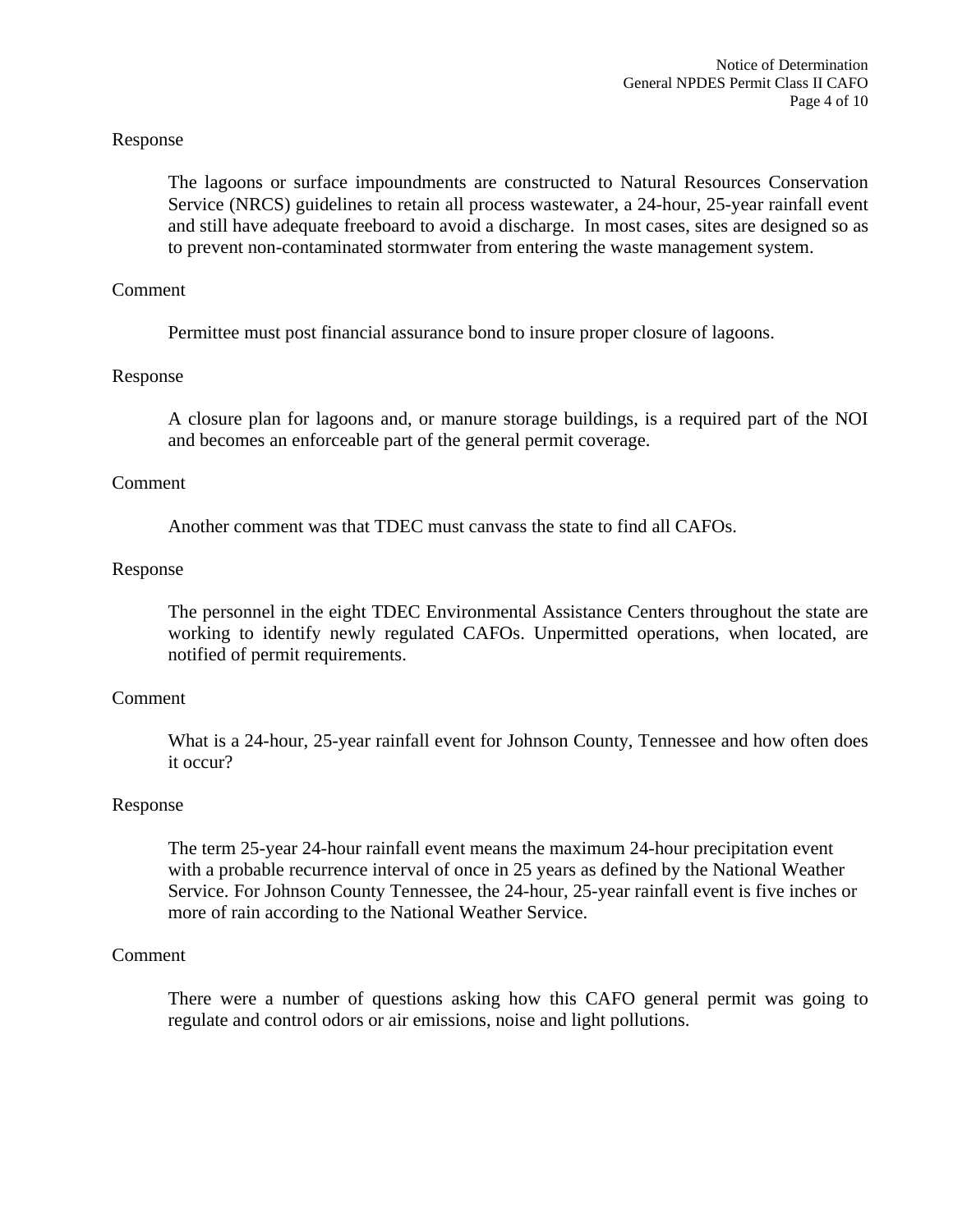It is beyond the scope of this general permit, and intent of the applicable NPDES rules and regulations to control odors, air emissions, noise or light pollution from a CAFO.

### Comment

Are all records that are required to be kept by the permittee available to the public?

# Response

All records (monitoring reports, NOI package, annual report) that are submitted to TDEC are available for the public in the Nashville Central Office. Other records kept by the permittee must be made available for inspection and may be submitted to the department upon request.

### Comment

Rule 1200-4-5.14(4) gives the commissioner authority to designate animal feeding operation as a concentrated animal feeding operation. Similarly, the commissioner should define a Class II CAFO as needing an individual permit for the same reason.

### Response

The permitting provisions of 1200-4-5.14(4) do not differentiate between general and individual permits. An individual permit may be employed only if general permit coverage is deemed inadequate to protect waters of the state.

# Comment

CAFOs are a serious threat to karst systems, which in turn create a conduit to groundwater. Soil testing and geographic determination should be required for all proposed CAFO sites. No activities should be allowed that has the potential to interact with karst system.

#### Response

The general permit requires setbacks and, or buffers from sinkholes. Such features must be identified in the nutrient management plan and further investigated in the required subsurface investigation.

#### Comment

No coverage should be granted for a permit that is in dispute, and the burden must be on the applicant to show that there is no potential for harm to the environment or the community. The "no potential to discharge" is an enormous loophole in the regulatory process.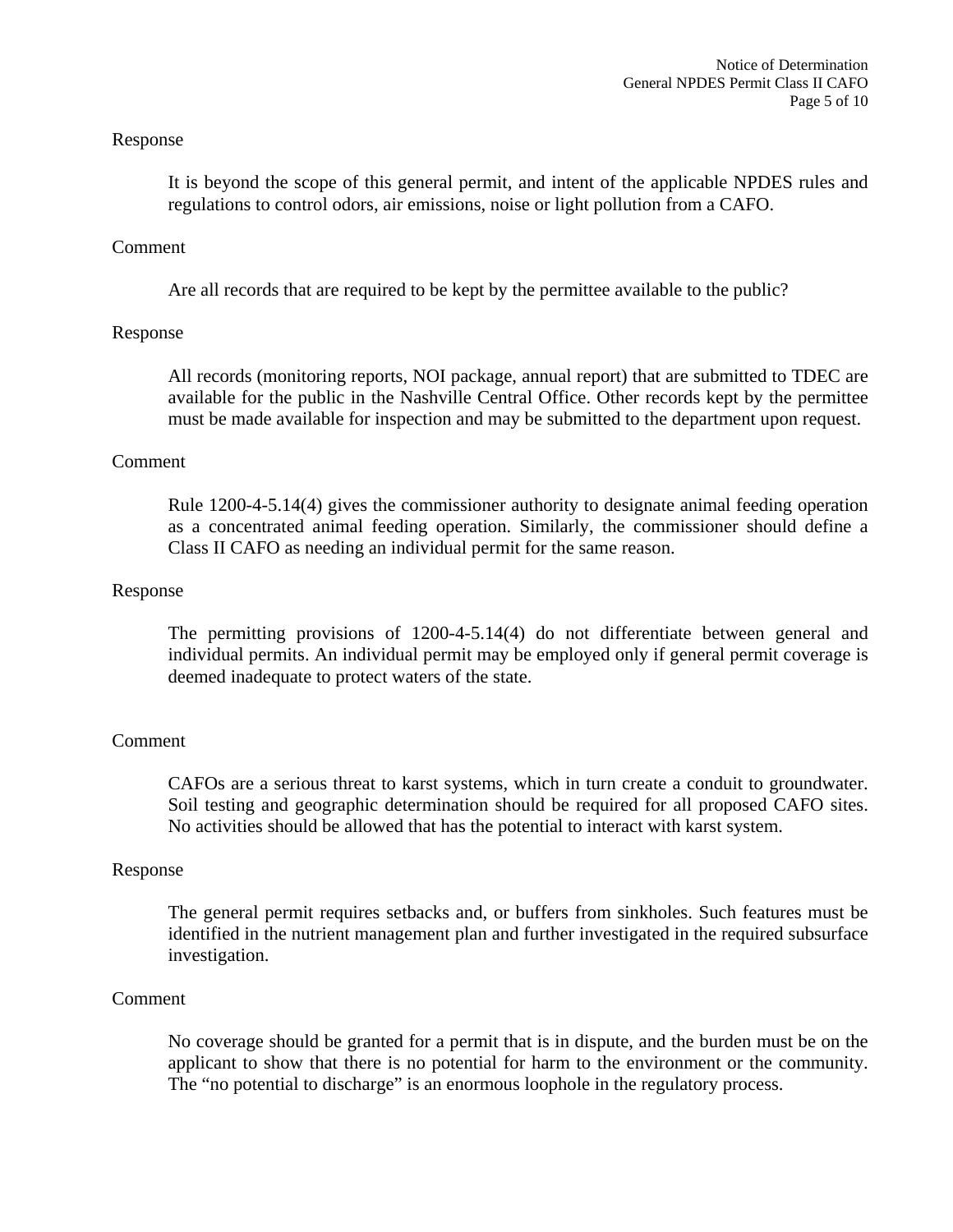Permit decisions must be made based on technical, environmentally-relevant information, even in the case of controversial projects. The "no potential to discharge" has almost the same information burden as the CAFO application. The applicant for the "no potential to discharge" is certifying that manure, wastewater and, or litter is not applied to land under the control of the CAFO. Any manure, wastewater and, or litter storage areas must be designed, constructed and maintained to prevent any discharge to waters of the state.

# Comment

The company or integrator should be co-permitted along with the owner/operator and face the same liabilities along with the CAFO owner or operator.

#### Response

The NPDES regulations define the owner/operator, in 40 CFR122.2, as the owner/operator of the facility or activity. The permit or permit coverage is issued to the owner/operator, as identified on the application. Unless the integrator is a co-owner/operator, there is no regulatory basis for making the integrator a joint permit holder.

### Comment

Several items pertaining to land application of process wastewater, litter or manure are grouped together in this comment.

- a. Land application of process wastewater or manure and the tile drains are, in fact, a discharge to waters of the state by a point source and must be permitted;
- b. The permit must prohibit the application of waste prior to or during precipitation events including rain, snow or onto frozen ground; or onto saturated soils or in an amounts that result in ponding;
- c. The permit must contain an enforceable requirement that nutrients are applied at an agronomic rate and;
- d. The permit needs  $3<sup>rd</sup>$  party must have permit and NMP requirements for land application of process wastewater or manure.

#### Response

a. Land application areas and tile drains are specifically excluded from the federal definition of point source in 40 CFR 122.3. Land application and tile drains do not require separate permitting unless process wastewater, litter or manure are applied in excess of the nutrient management plan (NMP) requirements or create a point source discharge.

The NMP must be consistent with the Natural Resources Conservation Service (NRCS) *Field Office Technical Guide* and the NRCS *Agriculture Waste Management Field Handbook*. Land application of manure in accordance with the NMP should preclude any direct discharges of manure into the waters of the state. Furthermore, the permittee is required to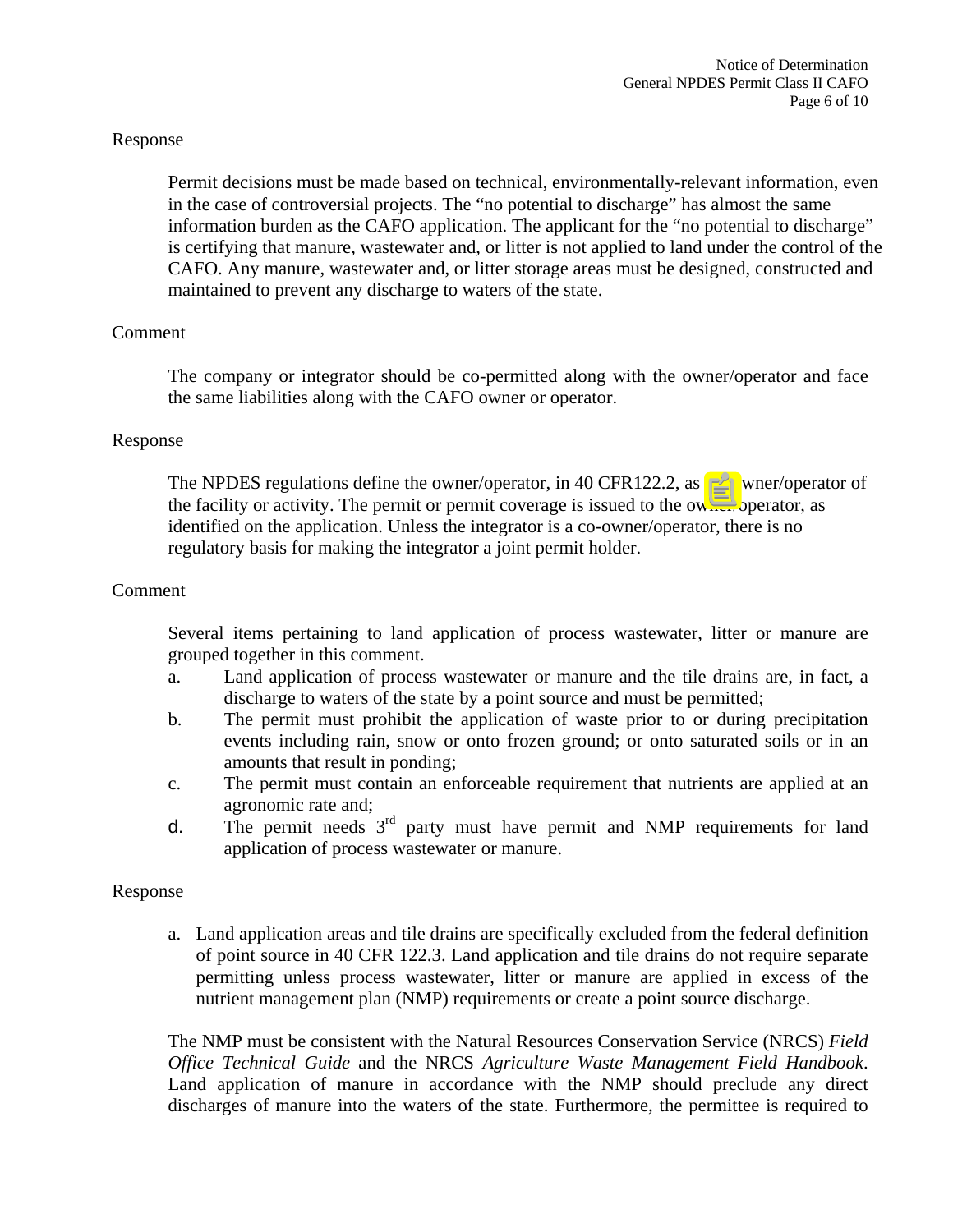adhere to provisions of the nutrient management plan so as to prevent over-application of nutrients to the receiving fields. By doing so, the permittee should prevent the introduction of nutrients to waters.

- b. The NRCS guidelines in chapter 11 of the Agricultural Waste Management Field Handbook lists when to and when not to apply organic waste to land including windy days, when the ground is frozen or snow covered or when the soil is saturated. The NMP, which must be consistent with the NRCS guidelines, establishes when the land application of manure or process wastewater may take place.
- c. The NMP, which is part of the application package, must be approved by Tennessee Department of Agriculture (TDA), and must be consistent with NRCS guidelines. Adherence to the requirements, conditions and guidelines in the site-specific NMP is enforceable through the permit.
- d. Regulating the activities of the  $3<sup>rd</sup>$  party is beyond the scope of this permit for CAFO operations. However, any 3rd party, who receives 100 tons or more of manure or process wastewater, must indicate by signature on the *Agreement for the Removal of Litter, Manure and/or Process Waste from a APO* that the 3<sup>rd</sup> party understands the best management practices required to prevent runoff to surface waters.

# Comment

Comments concerning the nutrient management plant (NMP) were:

- a. Notice of Coverage should not be issued until the NMP and the waste disposal system has been approved by the permitting authority;
- b. That the NMP become an enforceable part of the permit and;
- c. The NMP must be available to the public.

# Response

a. An owner/operator must submit a completed Notice of Intent (NOI) form along with a copy of a NMP to TDA. The NMP must be consistent with the current Natural Resources Conservation Services (NRCS) *Field Office Technical Guide* and the NRCS *Agriculture Waste Management Field Handbook*.

Once the NMP has been reviewed and approved (i.e. meeting the NRCS standards) by TDA, the complete package is forwarded to the division. The division will review the permit application and, proceed with the permitting process.

- b. Following the operational aspects of the NMP is an integral and enforceable part of the permit.
- c. The permit application package including the NMP and the closure plan are available for public review at TDEC's Nashville office or the TDA's Ellington Agriculture Center in Nashville.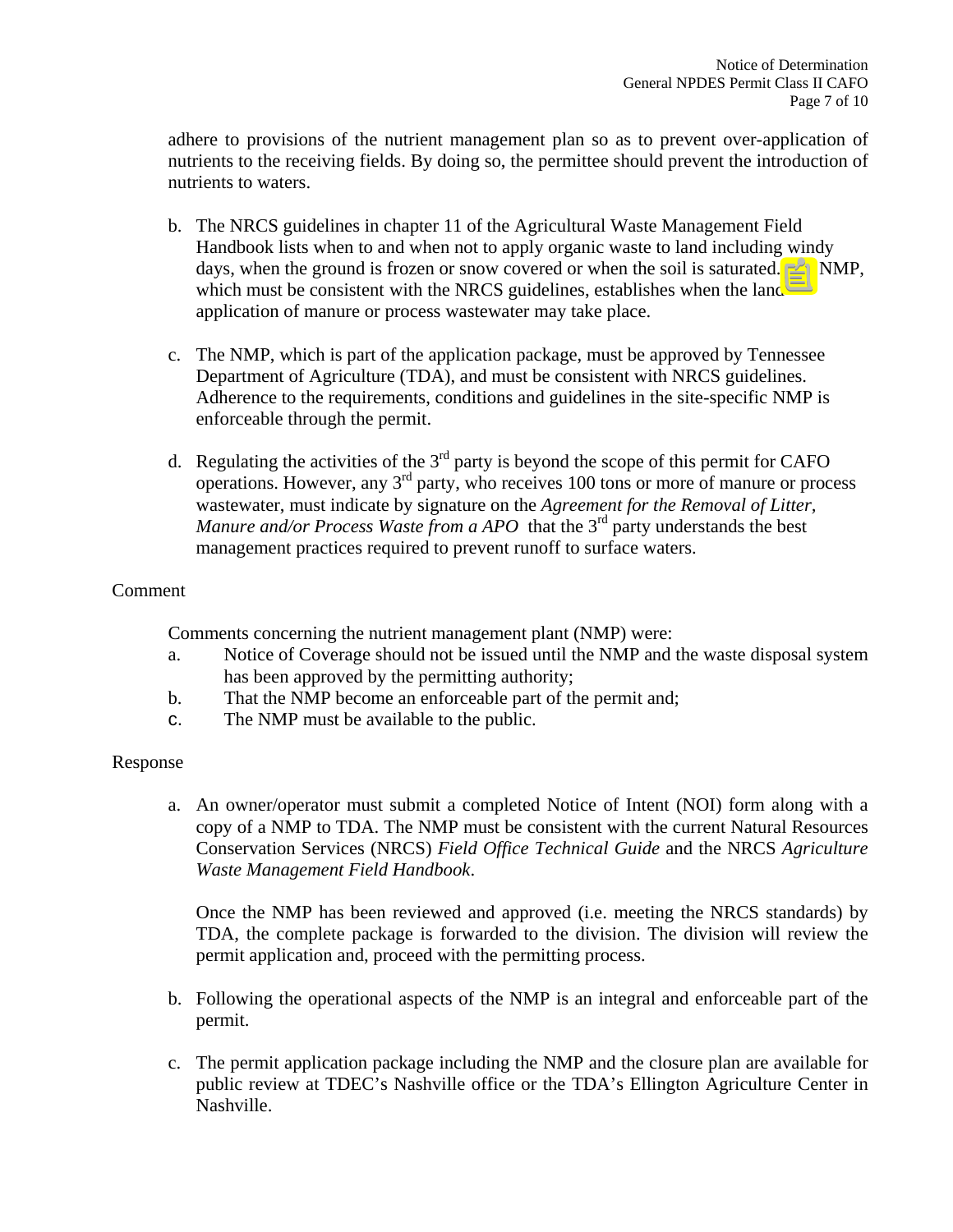The proposed permit failed to contain any enforceable operational requirements.

# Response

The proposed permit has a number of explicit, enforceable requirements that are too numerous to be listed in this document. The permit clearly states that the CAFO is not authorized to discharge to the waters of the state except when either chronic or catastrophic rainfall events cause an overflow of process wastewater from a facility properly designed, constructed, maintained, and operated to contain:

- a. All process wastewater resulting from the operation of the CAFO (such as wash water, parlor water, watering system overflow, etc.); plus,
- b. All runoff from a 25-year, 24-hour rainfall event for the CAFO.

# Comment

The permit needs additional monitoring, including up-gradient and down-gradient monitoring wells near the retention facility, upstream and downstream of the receiving stream listed on the permit, the stormwater runoff from the permitted facility as well as all fields receiving manure or process waste via  $3<sup>rd</sup>$  parties from the permitted facility.

# Response

 Sampling is required in the event of a discharge. Additional sampling is at the discretion of the division, as necessary, to investigate any abnormal conditions in the receiving stream. Groundwater monitoring up gradient and down gradient of retention systems, at this time, would be voluntary. The monitoring of a non-permitted  $3<sup>rd</sup>$  party is outside the scope of this permit.

# Comment

Zinc, copper and E. coli should be included as monitored parameters.

# Response

 Foot washing baths, containing zinc and copper compounds, are part of a dairy operation. and will be included in the monitoring requirements. The E coli parameter will be added to the list of pollutants to be monitored, in the event of a discharge.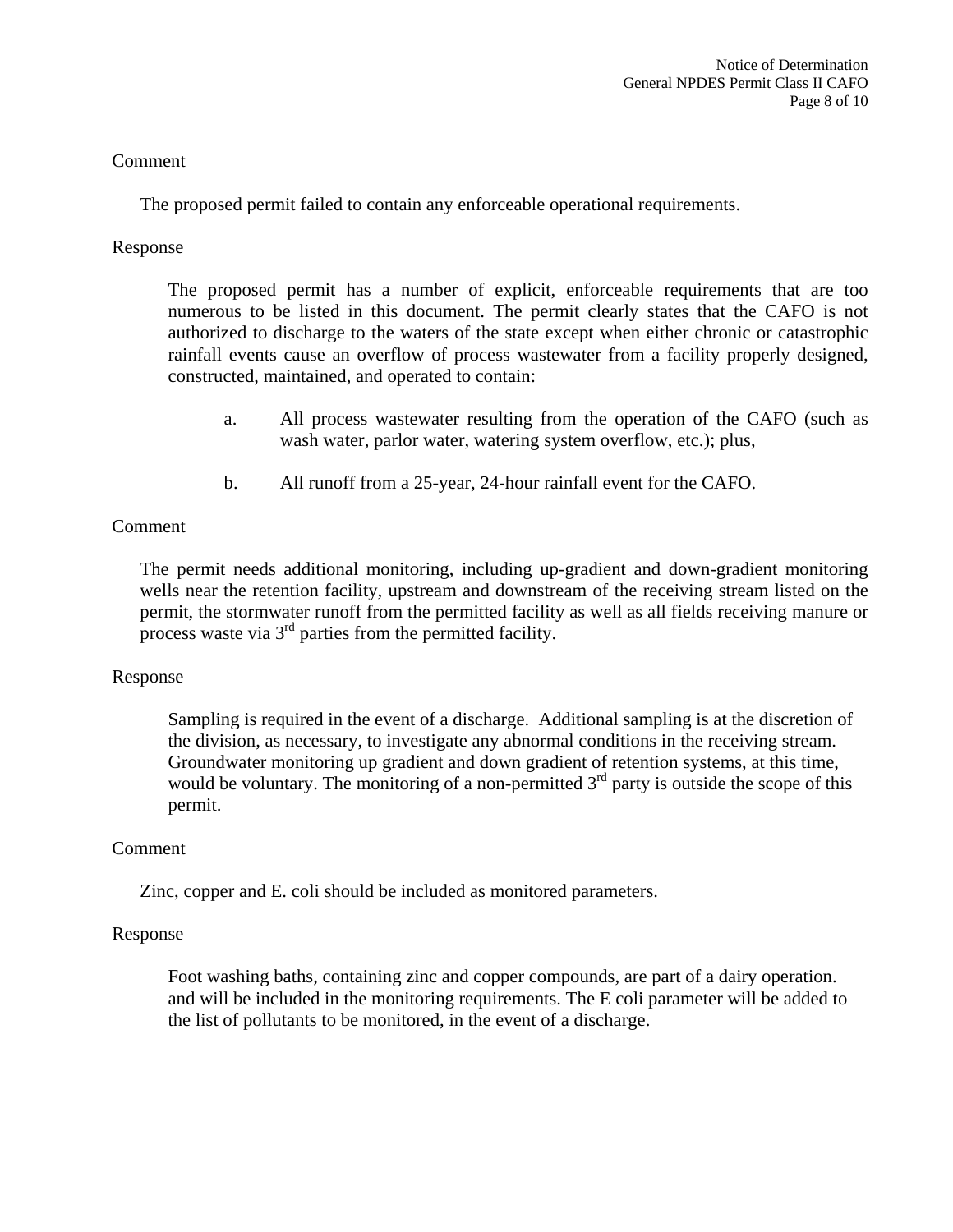The permit fails to require measures to control the phosphorus discharge from the CAFO.

# Response

 The NMP, which is an enforceable part of the permit, addresses the land application and the control of the nutrients, including phosphorus.

# Comment

TDEC's definition of a 25-year, 24-hour rain event including both chronic and catastrophic storm events is inconsistent with the Clean Water Act.

# Response

The catastrophic and chronic events definitions were taken from definitions in the previous general CAFO permit and from the EPA definitions.

A "catastrophic event" is a rainfall event equal to or greater than the 25-year, 24-hour storm, or the occurrence of a tornado or other severe event as determined by the division that would cause an overflow from the waste retention structure.

A "chronic event" is a series of wet weather conditions that causes an overflow of process wastewater from a facility designed, constructed and operated to contain the entire process generated waste 24-hour rainfall event for the location of the point source.

# Comment

TDEC personnel should conduct at least one unannounced random inspection with sampling per year. Industrial animal production sites need some form of checks and balances, and sampling by the regulators would provide a measure of additional control and monitoring verification.

# Response

TDEC is committed to annual unannounced inspections of all individual CAFO permits. Part II.A.2 *(Right of Entry*) of the permit ensures that that unannounced inspections can be conducted and sampling would be done, in the event of a discharge. However, TDEC must work with its partner agencies such as TDA, and the NRCS to provide necessary oversight for medium facilities.